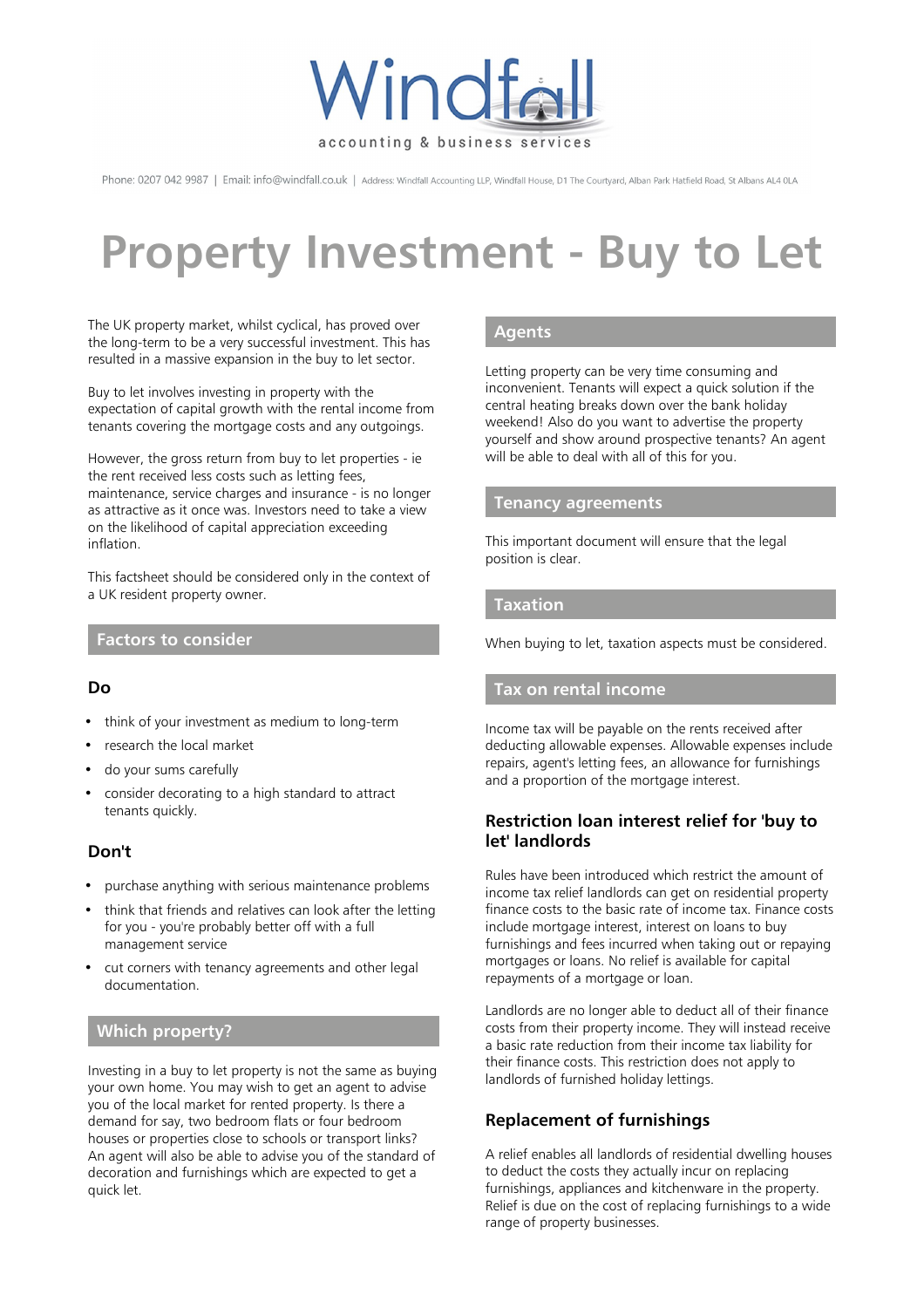Examples of eligible capital expenditure are:

- furniture
- furnishings
- appliances (including white goods)
- kitchenware

but excludes items which are fixtures.

However the relief is limited to the cost of an equivalent item if there is an improvement on the old item. The deduction is not available for furnished holiday lettings or where rent-a-room relief is claimed.

## **Tax on sale**

Capital gains tax (CGT) will be payable on the eventual sale of the property. The tax will be charged on the disposal proceeds less the original cost of the property, certain legal costs and any capital improvements made to the property. This gain may be further reduced by any annual exemption available.

CGT is generally charged at 10%, within the basic rate and 20% for higher rates. However 18% and 28% rates apply to chargeable gains arising on the disposal of residential property that does not qualify for private residence relief.

CGT is payable on 31 January after the end of the tax year in which the gain is made.

From 27 October 2021, a payment on account of any CGT due on the disposal of residential property is required to be made within 60 days of the completion of the disposal. This does not affect gains on properties which are not liable for CGT due to Private Residence Relief.

## **Student lettings**

Buy to let may make sense if you have children at college or university. It is important that the arrangement is structured correctly. The student should purchase the property (with the parent acting as guarantor on the mortgage). There are several advantages to this arrangement.

#### **Advantages**

This is a cost effective way of providing your child with somewhere decent to live.

Rental income on letting spare rooms to other students should be sufficient to cover the mortgage repayments from a cash flow perspective.

As long as the property is the child's only property it should be exempt from CGT on its eventual sale as it will be regarded as their main residence.

The amount of rental income chargeable to income tax is reduced by a deduction known as 'rent a room relief' (£7,500). In this situation no expenses are tax deductible. Alternatively expenses can be deducted from income under normal letting rules where this is more beneficial.

## **Furnished holiday lettings**

Furnished holiday letting (FHL) is another type of investment that could be considered. This form of letting is short holiday lets as opposed to letting for the residential market.

The favourable tax regime for furnished holiday letting accommodation includes qualifying property located anywhere in the European Economic Area (EEA). In order to qualify for FHL treatment certain conditions have to be met. These include the property being available for letting for at least 210 days in each tax year and being actually let for 105 days. Provided that there is a genuine intention to meet the actual letting requirement it will be possible to make an election to keep the property as qualifying for up to two years even though the condition may not be satisfied in those years. This will be particularly important to preserve the special CGT treatment of any gain as qualifying for the lower CGT rate of 10% where the conditions for Business Asset Disposal Relief (BADR) are satisfied.

Losses arising in an FHL business cannot be set against other income of the taxpayer. Separate claims would need to be made for UK losses and EEA losses. Each can only be offset against profits of the same or future years in each relevant sector.

FHL property has some advantages but it has other disadvantages which should also be considered.

## **Advantages**

You will be able to take a holiday in your own property, or make it available some of the time to your family or friends. However, care would need to be taken to adjust the level of expenses claimed to reflect this private use.

Generally however the rules for allowable expenditure are more generous.

#### **Disadvantages**

Holiday letting will have higher agent's fees, advertising costs, and maintenance fees (for example more regular cleaning).

Owning a holiday property may be more time consuming than you think and you may find yourself spending your precious holiday sorting out problems.

If you would like any further advice in this area please get in touch.

## **Tax allowance for property and trading income**

Two £1,000 allowances for property and trading income are available.

Where the allowances cover all of an individual's relevant income (before expenses) then they no longer have to declare or pay tax on this income. Those with higher amounts of income have the choice, when calculating their taxable profits, of deducting the allowance from their